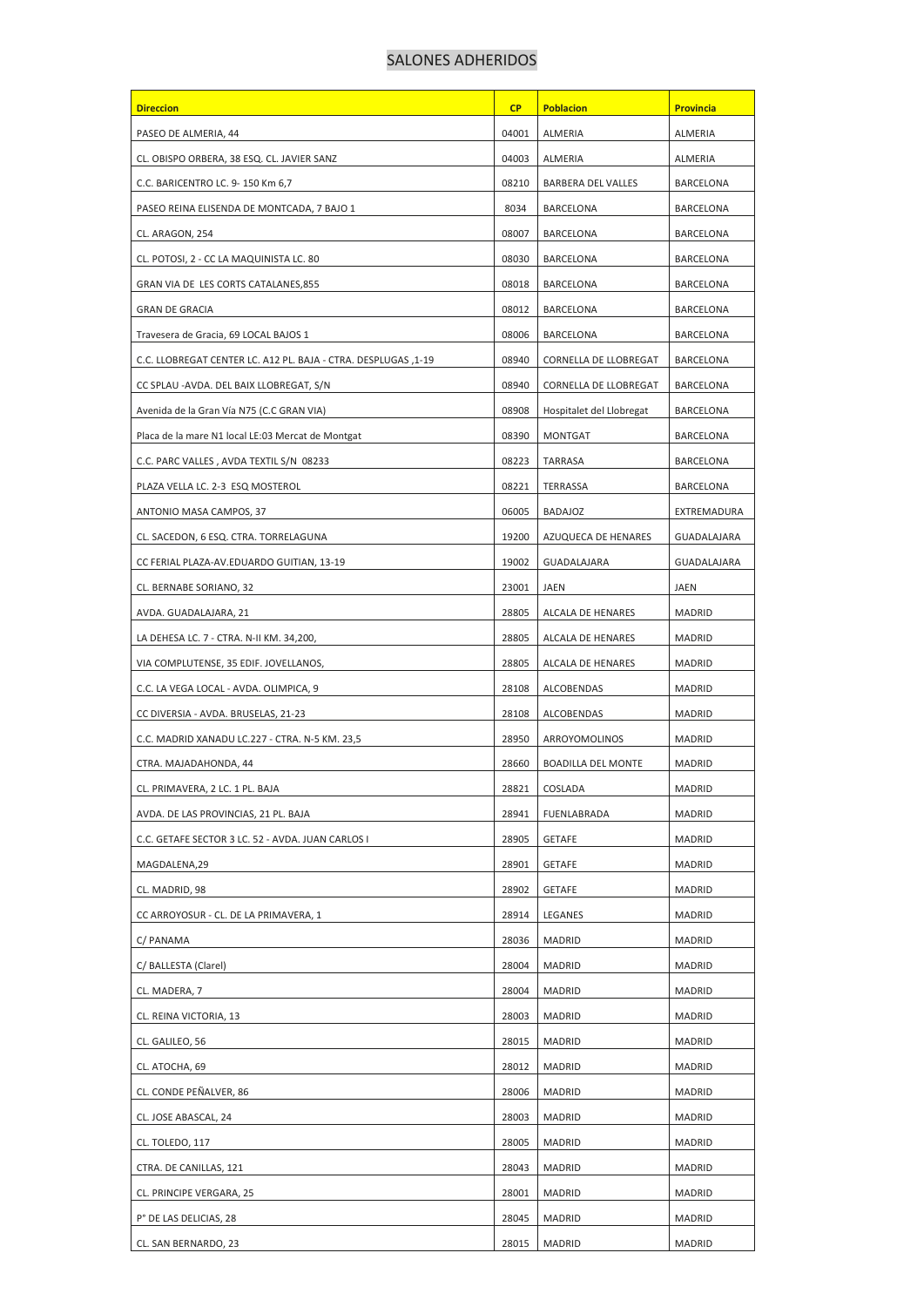| CL. CALERUEGA, 3                                                       | 28033 | MADRID            | <b>MADRID</b> |
|------------------------------------------------------------------------|-------|-------------------|---------------|
| CL. FRANCO RODRIGUEZ-ESQ.MARIA AUX.1                                   | 28039 | <b>MADRID</b>     | <b>MADRID</b> |
| AVDA. BADAJOZ, 50                                                      | 28027 | <b>MADRID</b>     | <b>MADRID</b> |
| CL. ORENSE, 21                                                         | 28020 | <b>MADRID</b>     | MADRID        |
| MONFORTE DE LEMOS, S/N CC LA VAGUADA LC.A99                            | 28029 | MADRID            | MADRID        |
| CL. ALCOCER, 28                                                        | 28041 | <b>MADRID</b>     | MADRID        |
| AVDA. MARTINEZ DE LA RIVA, 40                                          | 28053 | <b>MADRID</b>     | <b>MADRID</b> |
| CL. JUAN BRAVO, 33, L 10 LOCAL                                         | 28006 | <b>MADRID</b>     | <b>MADRID</b> |
| CL. PADRE FRANCISCO PALAU Y QUER, 3                                    | 28046 | MADRID            | <b>MADRID</b> |
| Zurbano, 56                                                            | 28010 | <b>MADRID</b>     | <b>MADRID</b> |
| CL. RAMON Y CAJAL, 69 ESQ. SAUCE, 2                                    | 28016 | <b>MADRID</b>     | MADRID        |
| CL. GENERAL YAGUE, 11 ESQ. ORENSE                                      | 28020 | MADRID            | MADRID        |
| PASEO DE LA CASTELLANA, 256 PL. BAJA LC. 2                             | 28046 | MADRID            | MADRID        |
| Pº DE EXTREMADURA, 465 ESQ. FUENTE DEL TIRO, 1                         | 28024 | <b>MADRID</b>     | <b>MADRID</b> |
| CL. ATOCHA, 19                                                         | 28012 | <b>MADRID</b>     | <b>MADRID</b> |
| PASEO DEL PRADO, 24                                                    | 28014 | <b>MADRID</b>     | <b>MADRID</b> |
| CC PRINCIPE PIO - Pº DE LA FLORIDA, S/N                                | 28008 | <b>MADRID</b>     | <b>MADRID</b> |
| CL. ELOY GONZALO-CL. GRAL ALVAREZ DE CASTRO, 1 LC2                     | 28010 | MADRID            | MADRID        |
| CL. DEL ALTO DEL RETIRO, S/N                                           | 28051 | MADRID            | <b>MADRID</b> |
| CC LA PAZ-Pº DE LA CASTELLANA, 261                                     | 28046 | MADRID            | MADRID        |
| Pº DE LA HABANA, 26 PLANTA BAJA Y PRIMERA                              | 28036 | MADRID            | <b>MADRID</b> |
| CL. GRAN VIA, 8                                                        | 28013 | <b>MADRID</b>     | <b>MADRID</b> |
| CL. ALCALA, 401                                                        | 28027 | <b>MADRID</b>     | <b>MADRID</b> |
| DE ALCALA, 15                                                          | 28028 | MADRID            | MADRID        |
| C.C. MONTECARMELO LC 16 - CL. MONASTERIO DE ARINZA,20                  | 28049 | <b>MADRID</b>     | <b>MADRID</b> |
| CL. DOCTOR ESQUERDO, 23 PL. BAJA Y SUPERIOR                            | 28028 | <b>MADRID</b>     | MADRID        |
| CL. CASTIELLO DE JACA, 14 LOCAL 8 (LAS TABLAS)                         | 28050 | <b>MADRID</b>     | <b>MADRID</b> |
| PASEO DE LA CASTELLANA, 167                                            | 28046 | <b>MADRID</b>     | <b>MADRID</b> |
| C.C. LA VAGUADA LOCAL 34 - AVDA. MONFORTE DE LEMOS                     | 28029 | <b>MADRID</b>     | <b>MADRID</b> |
| CENTRO COLON L.15 CTRA. BOADILLA, 2                                    | 28220 | MAJADAHONDA       | MADRID        |
| CL. DE LOS QUIMICOS, 2 - CC GRAN PLAZA-2 LC A024                       | 28222 | MAJADAHONDA       | <b>MADRID</b> |
| C.C.MIRADOR ALCOSTO CTRA. BOADILLA, KM. 4                              | 28220 | MAJADAHONDA       | MADRID        |
| C.C. CENTRO OESTE, LOCAL Nº.10-P-11, C/ MORERAS, 2                     | 28222 | MAJADAHONDA       | MADRID        |
| AVDA. PORTUGAL, 82                                                     | 28934 | <b>MOSTOLES</b>   | MADRID        |
| CL GUADALUPE 2 ESQUINA CL. BALEARES                                    | 28931 | MOSTOLES          | <b>MADRID</b> |
| CTRA. HUMERA, 87, LC 1-2, BLOQ 3                                       | 28223 | POZUELO           | MADRID        |
| C.C. HO2 OCIO                                                          | 28521 | RIVAS VACIAMADRID | MADRID        |
| CC PARQUE CORREDOR LC.11 AREA E-CTRA.TORREJON-AJAL                     | 28850 | TORREJON DE ARDOZ | <b>MADRID</b> |
| CC ESPACIO TORRELODONES LC. 2.04+2.04S+3.03, AV. DE LA FONTANILLA, S/N | 28250 | TORRELODONES      | MADRID        |
| CAMINO DE VALLADOLID, 1 1ª PLANTA                                      | 28250 | TORRELODONES      | MADRID        |
| P° DE LA ESTACION, 2                                                   | 28340 | VALDEMORO         | MADRID        |
| CC CARREFOUR ESTEPONA, CTRA. CÁDIZ-MÁLAGA, KM. 156,9                   | 29680 | <b>ESTEPONA</b>   | MALAGA        |
| CL. ANCLA, 2 AV. PUERTO                                                | 29680 | ESTEPONA          | MALAGA        |
|                                                                        |       |                   |               |